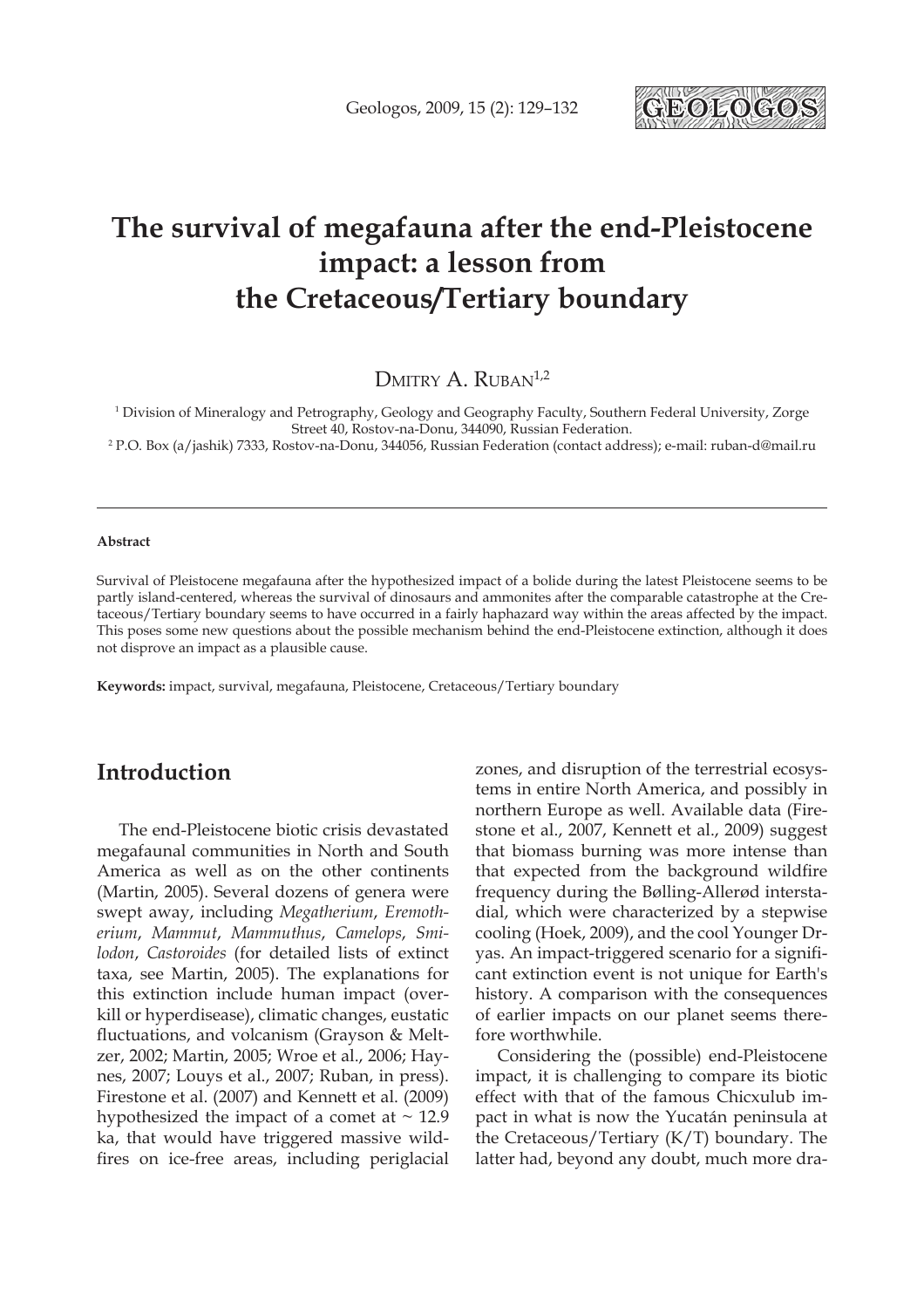

**Fig. 1.** K/T impact and the recorded localities of Danian survival of dinosaurs (D) and ammonites (A). Platetectonic reconstruction after Scotese (2004).

matic consequences for biodiversity and, particularly, it provoked the death of all dinosaurs on land and ammonites in the sea, apart from a few species that seem to have survived, though only at a few places and during a geologically short time-span (Fig. 1). Remains of Paleocene dinosaurs, particularly, a right hadrosaurid femur bone, have been discovered in the San Juan Basin of New Mexico (Fassett, 2001, 2009; Fassett et al., 2002), and post-Cretaceous ammonites of the genus *Hoploscaphites* have been found at Stevns Klint in Denmark (Machalski & Heinberg, 2005; Machalski et al., 2009).

In both cases, it seems appropriate to judge the survivals as "dead clades walking" following the terminology of Jablonski (2004). As mass extinctions use to produce some more or less definite geographic patterns of "dead clades walking" distribution (Jablonski, 2004), it must be emphasised that both above-mentioned discoveries were made in regions where the K/T mass extinction should have been as strong as anywhere else on our planet. Moreover, Danish sections are commonly used as reference sections to document the signatures of the K/T mass extinction. If so, the main lesson from the K/T event is that survival of "dead clades walking" was somewhat occasional, perhaps described best by the bottleneck effect, i.e., a temporal persistence of a small number of representatives of the affected clade until its further complete termination by any, if even mild, environmental perturbation (sensu Jablonski, 2004), although he does not judge this effect as a main explanation of "dead clade walking"). It should be noted, however, that Paleocene dinosaurs from the San Juan Basin have been questioned (Sullivan et al., 2003).

# **Survival pattern of the Pleistocene megafauna**

It is hypothesized that the end-Pleistocene impact occurred somewhere in northern North America, perhaps in the continental ice sheet (Firestone et al., 2007). Some large Pleistocene animals survived, in both a number of places located within the territory that was affected by the impact and in the "periphery" of this territory (Guthrie, 2004; Drummond et al., 2005; Martin, 2005). Some of these refugia were large and acted as such for a long time. It should be realized, however, that a comparison of the survival patterns after the K/T and the end-Pleistocene events does not make much sense, because the resolution and completeness of the fossil record of both events are incomparable.

The most important difference is probably that the survival of megafauna after the end-Pleistocene catastrophe was at least partly island-centered, whereas this is not known for the K/T event. This requires an additional examination of the end-Pleistocene impact hypothesis. The Pleistocene fauna might have persisted on Madagascar (giant lemurs) and in New Zealand (giant birds) because these islands were far from North America, where the impact occurred hypothetically (Firestone et al., 2007). Although nothing like such a survival in remote places is known from the K/T transition, the end-Pleistocene impact must have been significantly smaller and it must have had a much more local effect. The impact-triggered scenario for the end-Pleistocene event lacks, however, an explanation why megafauna persisted also on some Arctic and Caribbean islands, which were fairly close to the impact site.

One should note, however, that some animals that persisted on islands were smaller than the continental representatives of megafauna that became extinct, whereas the end-Pleistocene catastrophe as a whole was selective by animal size (Martin, 2005). Moreover, a survival on the North American continent affected by the end-Pleistocene impact (Firestone et al., 2007) is also evident if the *Bison* populations are considered (Drummond et al., 2005).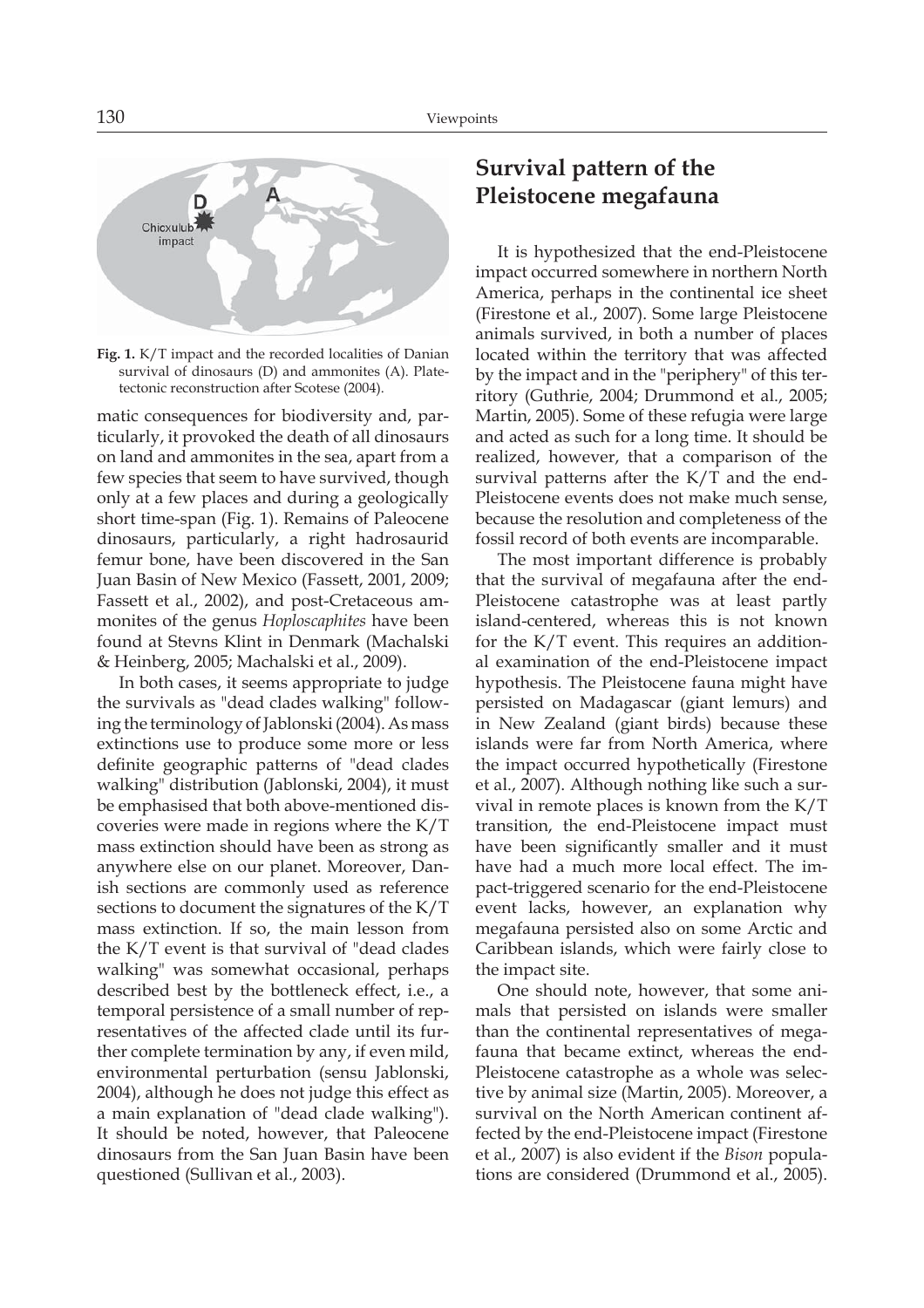This is similar to patterns of survival of "dead clade walking" after the K/T impact (Fig. 1). Additionally, it is sensible to hypothesize that the survival on islands close to North America was also haphazard. In other words, it might not be linked with the persistence of megafauna on "peripheral" islands like Madagascar or New Zealand.

### **Conclusion**

Any rule that may be observed in the megafaunal survival after the end-Pleistocene event (e.g., island-centered survival), differs from what is known for the  $K/T$  event, thus suggesting that something additional to an impact governed the end-Pleistocene biotic crisis. The dispersal of humans provides an appropriate explanation (Martin, 2005), but the role of a comet's impact cannot be rejected on the mere basis of a comparison with other catastrophes.

All extinction events were complex with cascading, but spatially varying ecological effects initiated by a main trigger. We cannot reject a coincidence of several disasters (cf. Firestone et al., 2007). The effect of the impact of an extraterrestrial body may have triggered the final decline of the Pleistocene megafauna that had already been provoked by human overkill. Global climate warming and an intensification of volcanism together may have weakened the megafauna sufficiently to prevent its recovery.

#### **Acknowledgements**

The author gratefully thanks A.H. Harris (University of Texas at El Paso, U.S.A.), T.L. Jones (California Polytechnic State University, U.S.A.), D.J. Kennett (University of Oregon, U.S.A.), and M. Machalski (Instytut Paleobiologii PAN, Poland) for their useful suggestions and improvements of initial drafts. This contribution, however, does not necessarily reflect the opinions of the colleagues mentioned above.

## **References**

- Drummond, A.J., Rambaut, A., Shapiro, B. & Pybus, O.G., 2005. Bayesian coalescent inference of past population dynamics from molecular sequences. *Molecular Biology and Evolution* 22, 1185–1192.
- Fassett, J.E., 2001. Dating the extinction of Paleocene Lazarus dinosaurs based on magnetochronology, San Juan Basin, New Mexico. *Geological Society of America Annual Meeting (November 5–8, 2001). Abstracts with Programs.* Paper 160-0.
- Fassett, J.E., 2009. New chronologic and stratigraphic evidence confirms the Paleocene age of the dinosaurbearing Ojo Alamo Sandstone and Animas Formation in the San Juan Basin, New Mexico and Colorado. *Palaeontologia Electronica* 12 (1–3A), 146 pp.
- Fassett, J.E., Zielinski, R.A. & Budahn, J.R., 2002. Dinosaurs that did not die: Evidence for Paleocene dinosaurs in the Ojo Alamo Sandstone, San Juan Basin, New Mexico. *Geological Society of America Special Paper* 356, 307–336.
- Firestone, R.B., West, A., Kennett, J.P., Becker, L., Bunch, T.E., Revay, Z.S., Schultz, P.H., Belgya, T., Kennett, D.J., Erlandson, J.M., Dickenson, O.J., Goodyear, A.C., Harris, R.S., Howard, G.A., Kloosterman, J.B., Lechler, P., Mayewski, P.A., Montgomery, J., Poreda, R., Darrah, T., Que Hee, S.S., Smith, A.R., Stich, A., Topping, W., Wittke, J.H. & Wolbach, W.S., 2007. Evidence for an extraterrestrial impact 12,900 years ago that contributed to the megafaunal extinctions and the Younger Dryas cooling. *Proceedings of the National Academy of Sciences* 104, 16016–16021.
- Grayson, D.K. & Meltzer, D.J., 2002. Clovis hunting and large mammal extinction: A critical review of the evidence. *Journal of World Prehistory* 16, 313–359.
- Guthrie, R.D., 2004. Radiocarbon evidence of mid-Holocene mammoths stranded on an Alaskan Bering Sea island. *Nature* 429, 746–749.
- Haynes, G., 2007. A review of some attacks on the overkill hypothesis, with special attention to misrepresentations and doubletalk. *Quaternary International* 169/170, 84–94.
- Hoek, W.Z., 2009. Bølling-Allerød interstadial. [In:] V. Gornitz (ed.): *Encyclopedia of paleoclimatology and ancient environments.* Springer, Dordrecht, 100–103.
- Jablonski, D., 2004. The evolutionary role of mass extinctions: disaster, recovery and something inbetween. [In:] P.D. Taylor (ed.): *Extinctions in the history of life.* Cambridge University Press, Cambridge, 151–177.
- Kennett, D.J., Kennett, J.P., West, G.J., Erlandson, J.M., Johnson, J.R., Hendy, I.L., West, A., Culleton, B.J., Jones, T.L. & Stafford, T.W., Jr., 2009. Wildfire and abrupt ecosystem disruption on California's Northern Channel Islands at the Allerød-Younger Dryas boundary (13.0–12.9 ka). *Quaternary Science Reviews* 27, 2530–2545.
- Machalski, M. & Heinberg, C., 2005. Evidence for ammonite survival into the Danian (Paleogene) from the Cerithium Limestone at Stevns Klint, Denmark. *Bulletin of the Geological Society of Denmark* 52, 97–111.